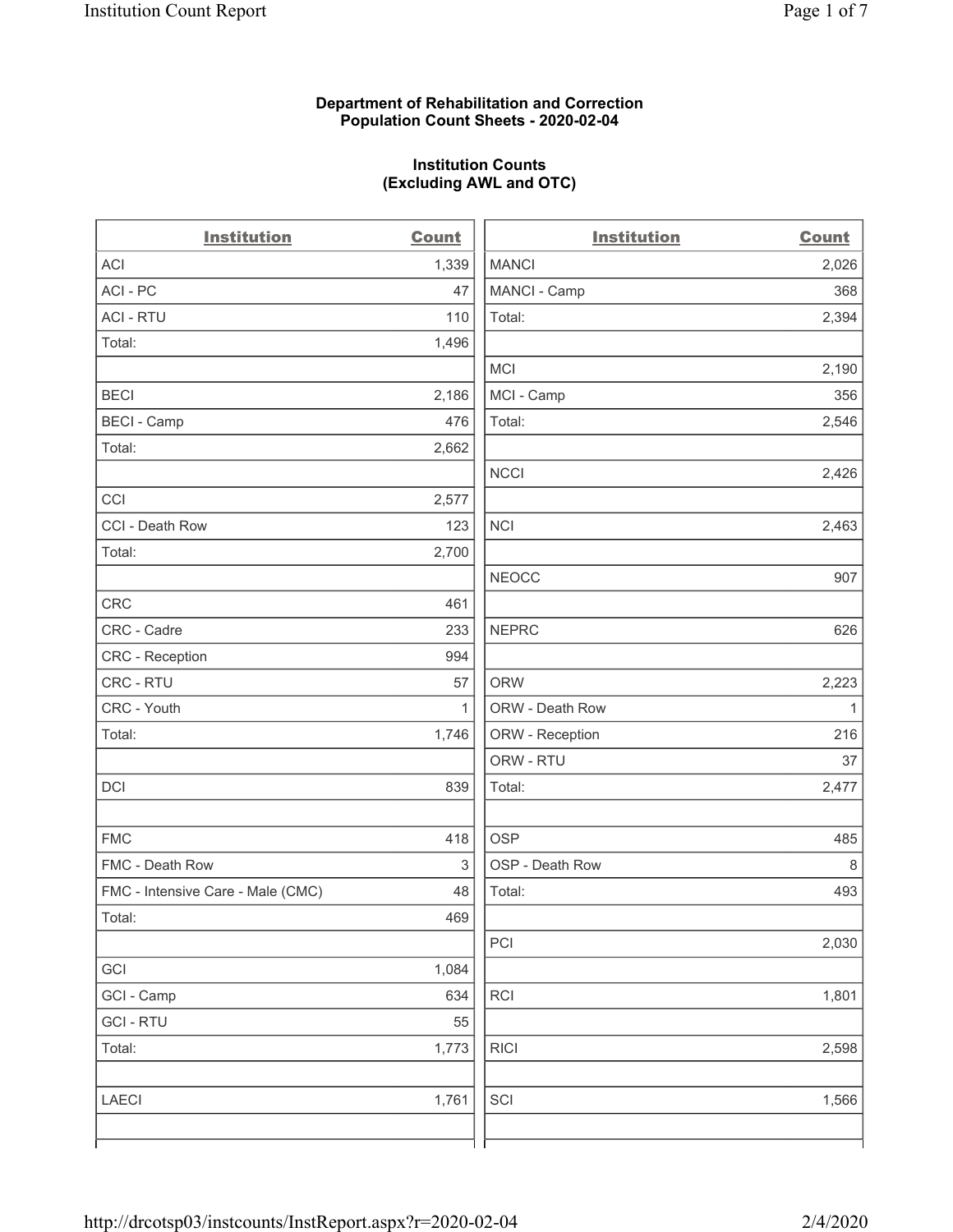| <b>LECI</b>              | 1,775 | <b>SOCF</b>    | 1,220                              |
|--------------------------|-------|----------------|------------------------------------|
| LECI - Camp              | 189   | SOCF - RTU     | 55                                 |
| Total:                   | 1,964 | Total:         | 1,275                              |
|                          |       |                |                                    |
| LOCI                     | 2,240 | <b>TCI</b>     | 1,034                              |
|                          |       | TCI - Camp     | 422                                |
| LORCI                    | 223   | Total:         | 1,456                              |
| LORCI - Cadre            | 128   |                |                                    |
| <b>LORCI - Reception</b> | 1,199 | <b>TOCI</b>    | 754                                |
| Total:                   | 1,550 | TOCI - PC      | 96                                 |
|                          |       | Total:         | 850                                |
| <b>MACI</b>              | 1,011 |                |                                    |
| MACI - Minimum           | 1,254 | <b>WCI</b>     | 1,264                              |
| Total:                   | 2,265 | <b>WCI-RTU</b> | 31                                 |
|                          |       | Total:         | 1,295                              |
|                          |       |                | <b>Total Population:</b><br>48,668 |

\* The Total Population includes 30 Offenders with Reason Codes 30 & 31. \*\* The Total Population includes 37 Offenders with Reason Code 0A.

## **Male Population by Security Level (Include AWL and Exclude OTC)**

| <b>Security Level</b>  |                   | <b>Body</b> | <b>AWL</b> | $(-OTC)$ | <b>Total</b> |
|------------------------|-------------------|-------------|------------|----------|--------------|
| <b>Total Level E</b>   |                   | 945         |            | 6        | 946          |
| Total Level 4          |                   | 1,694       | 15         | 13       | 1,696        |
| Total Level 3          |                   | 11,247      | 187        | 162      | 11,272       |
| Total Level 2          |                   | 16.449      | 194        | 152      | 16,491       |
| Total Level 1          |                   | 14,174      | 164        | 90       | 14,248       |
| <b>Total Death Row</b> |                   | 137         | $\Omega$   | $\Omega$ | 137          |
|                        | <b>Total Male</b> | 44,646      | 567        | 423      | 44,790       |

## **Female Population by Institution (Include AWL and Exclude OTC)**

| <b>Institution</b>     | <b>Body</b> | <b>AWL</b> | $(-OTC)$ | <b>Total</b> |
|------------------------|-------------|------------|----------|--------------|
| <b>DCI</b>             | 838         | 5          | 5        | 838          |
| <b>FMC</b>             | 6           |            |          | 6            |
| <b>NEPRC</b>           | 626         | 11         | 3        | 634          |
| <b>ORW</b>             | 2,223       | 56         | 31       | 2,248        |
| <b>ORW - Death Row</b> |             |            |          |              |
| ORW - Reception        | 216         | 6          | 6        | 216          |
|                        |             |            |          |              |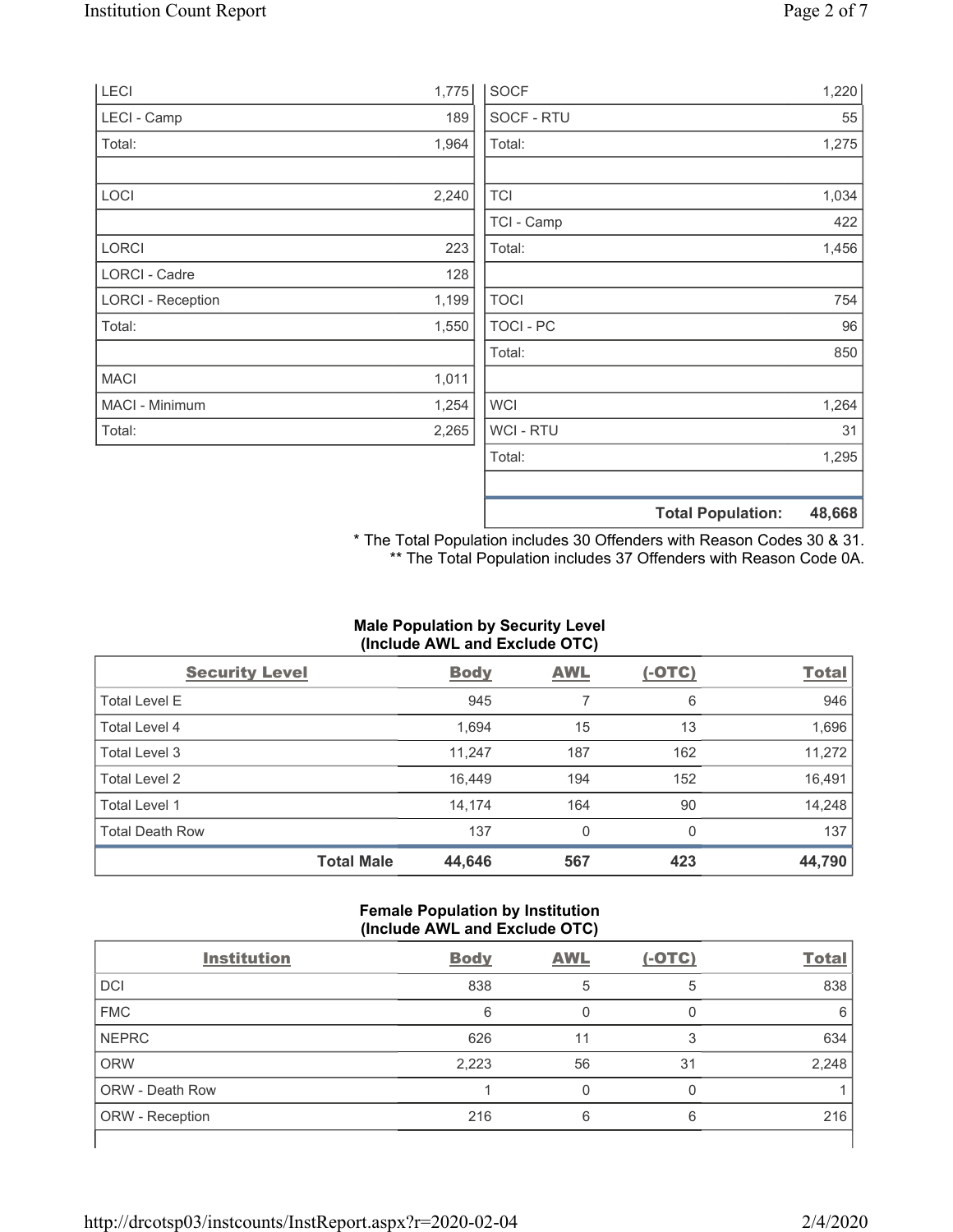| ORW - RTU |                          | 37     |     |     | 37 <sup>1</sup> |
|-----------|--------------------------|--------|-----|-----|-----------------|
|           | <b>Total Female</b>      | 3.947  | 78  | 45  | 3,980           |
|           |                          |        |     |     |                 |
|           | <b>Total Population:</b> | 48,593 | 645 | 468 | 48,770          |

## **Male Population by Institution: Security Level 5 and E (Include AWL and Exclude OTC)**

| <b>Institution</b>   | <b>Body</b>    | <b>AWL</b>          | $(-OTC)$                  | <b>Total</b>   |
|----------------------|----------------|---------------------|---------------------------|----------------|
| ACI                  | $\overline{2}$ | $\mathsf{O}\xspace$ | 0                         | $\overline{2}$ |
| <b>BECI</b>          | 1              | $\mathbf 0$         | $\mathbf 0$               | 1              |
| CRC                  | $\overline{4}$ | $\mathbf 0$         | $\mathsf{O}\xspace$       | $\overline{4}$ |
| CRC - Reception      | 1              | $\mathsf{O}\xspace$ | $\mathsf{O}\xspace$       | 1              |
| CRC - RTU            | $\,6\,$        | $\mathsf{O}\xspace$ | $\mathsf{O}\xspace$       | $\,6\,$        |
| LECI                 | $\overline{4}$ | $\mathsf{O}\xspace$ | $\mathsf{O}\xspace$       | 4              |
| LORCI                | 1              | $\mathsf{O}\xspace$ | $\mathsf{O}\xspace$       | $\mathbf 1$    |
| <b>MACI</b>          | 16             | 1                   | 1                         | 16             |
| <b>MANCI</b>         | $\overline{4}$ | $\mathbf 0$         | 0                         | $\overline{4}$ |
| <b>NEOCC</b>         | 11             | $\mathsf 0$         | 0                         | 11             |
| <b>OSP</b>           | 319            | 1                   | 1                         | 319            |
| RCI                  | 3              | $\mathsf{O}\xspace$ | 0                         | 3              |
| <b>SOCF</b>          | 434            | 4                   | $\ensuremath{\mathsf{3}}$ | 435            |
| <b>TOCI</b>          | 120            | 1                   | 1                         | 120            |
| TOCI - PC            | $\overline{4}$ | $\mathsf{O}\xspace$ | $\mathbf 0$               | $\overline{4}$ |
| <b>WCI</b>           | 11             | $\mathbf 0$         | 0                         | 11             |
| WCI - RTU            | $\overline{4}$ | $\mathbf 0$         | $\boldsymbol{0}$          | $\overline{4}$ |
| <b>Total Level 5</b> | 945            | $\overline{7}$      | $6\phantom{1}6$           | 946            |

# **Male Population by Institution: Security Level 4 (Include AWL and Exclude OTC)**

| <b>Institution</b>                | <b>Body</b> | <b>AWL</b> | $(-OTC)$ | Total |
|-----------------------------------|-------------|------------|----------|-------|
| <b>ACI</b>                        | 6           |            |          | 6     |
| CRC                               | 9           |            |          | 9     |
| <b>CRC</b> - Reception            |             |            |          |       |
| <b>CRC - RTU</b>                  | 11          |            |          |       |
| <b>FMC</b>                        |             |            |          |       |
| FMC - Intensive Care - Male (CMC) |             |            |          |       |
| LOCI                              |             |            |          |       |
| <b>LORCI</b>                      | っ           |            |          |       |
| <b>LORCI - Reception</b>          | 2           |            |          |       |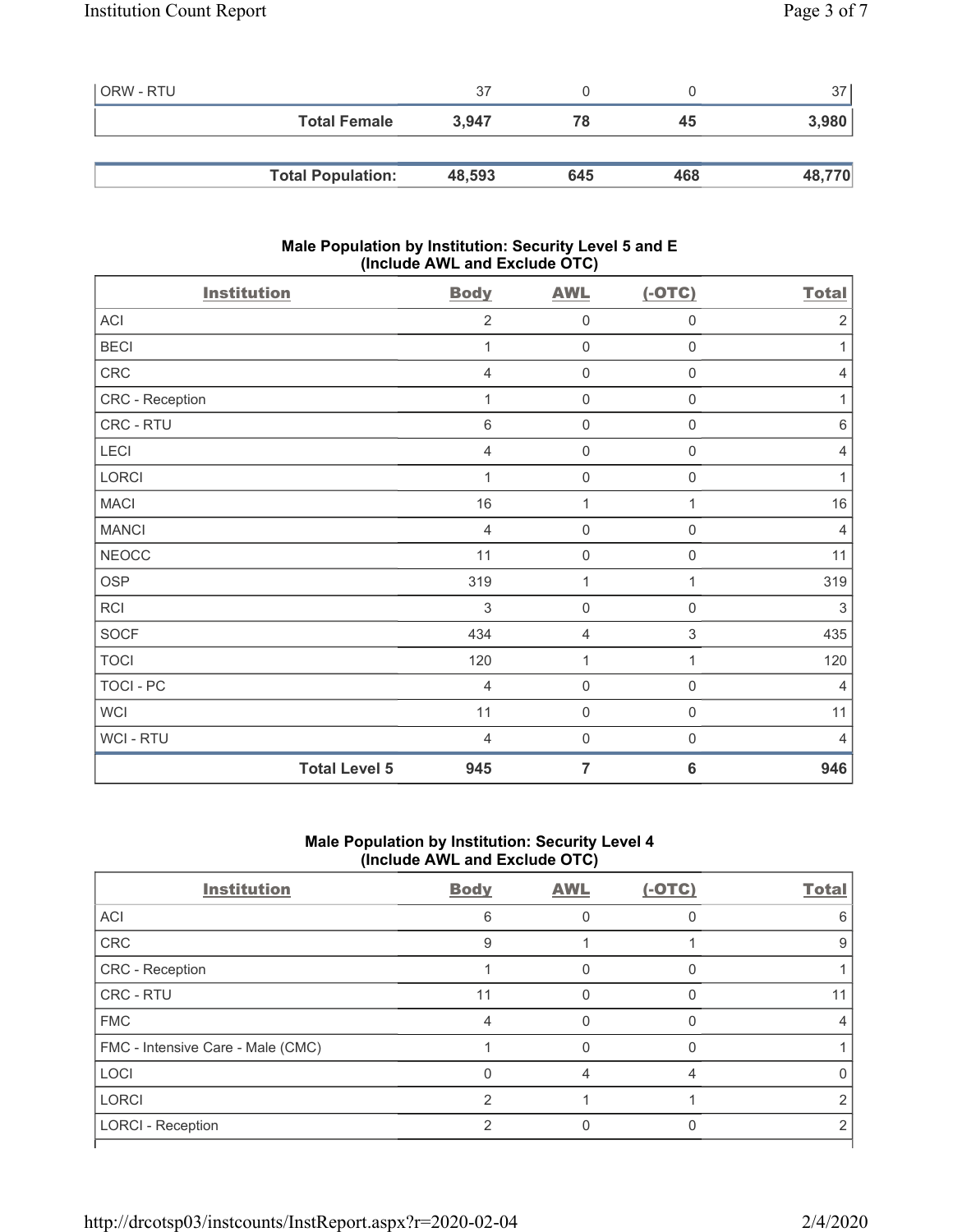| <b>MACI</b>  |                      | 17    | $\mathbf 0$  | $\Omega$ | 17             |
|--------------|----------------------|-------|--------------|----------|----------------|
| <b>MANCI</b> |                      | 2     | $\mathbf 0$  | $\Omega$ | $\overline{2}$ |
| <b>NEOCC</b> |                      | 8     | 0            | $\Omega$ | 8              |
| <b>OSP</b>   |                      | 146   |              |          | 146            |
| SOCF         |                      | 775   | 7            | 6        | 776            |
| SOCF - RTU   |                      | 55    | $\mathbf 0$  | 0        | 55             |
| <b>TCI</b>   |                      | 6     | $\mathbf 0$  | 0        | 6              |
| <b>TOCI</b>  |                      | 627   |              | 0        | 628            |
| TOCI - PC    |                      | 15    | $\mathbf{0}$ | 0        | 15             |
| <b>WCI</b>   |                      | 3     | $\mathbf 0$  | 0        | 3              |
| WCI - RTU    |                      | 4     | $\mathbf{0}$ | $\Omega$ | $\overline{4}$ |
|              | <b>Total Level 4</b> | 1,694 | 15           | 13       | 1,696          |

#### **Male Population by Institution: Security Level 3 (Include AWL and Exclude OTC)**

| <b>Institution</b>                | <b>Body</b>    | <b>AWL</b>     | $(-OTC)$            | <b>Total</b>   |
|-----------------------------------|----------------|----------------|---------------------|----------------|
| ACI                               | 15             | $\mathbf 0$    | $\mathsf 0$         | 15             |
| ACI-PC                            | 10             | $\mathbf 0$    | $\mathbf 0$         | 10             |
| <b>BECI</b>                       | $\overline{2}$ | $\mathbf 0$    | $\mathbf 0$         | $\overline{2}$ |
| CCI                               | $\overline{7}$ | $\mathbf 0$    | $\mathbf 0$         | $\overline{7}$ |
| CRC                               | 235            | 12             | 11                  | 236            |
| CRC - Cadre                       | 20             | $\mathbf 0$    | $\mathsf{O}\xspace$ | 20             |
| CRC - Reception                   | 490            | 16             | 16                  | 490            |
| CRC - RTU                         | 39             | $\mathbf 0$    | $\mathsf{O}\xspace$ | 39             |
| CRC - Youth                       | 1              | $\mathbf 0$    | $\mathbf 0$         | $\mathbf{1}$   |
| <b>FMC</b>                        | 5              | $\mathbf{1}$   | $\mathbf 0$         | $\,6\,$        |
| FMC - Intensive Care - Male (CMC) | $\sqrt{3}$     | $\mathbf 0$    | $\mathsf 0$         | $\,$ 3 $\,$    |
| <b>LAECI</b>                      | $9\,$          | $\mathbf 0$    | $\mathsf{O}\xspace$ | $\overline{9}$ |
| LECI                              | 1,682          | 12             | 8                   | 1,686          |
| LOCI                              | $\mathbf{1}$   | $\mathbf 0$    | $\mathbf 0$         | $\mathbf{1}$   |
| <b>LORCI</b>                      | 96             | 78             | 73                  | 101            |
| LORCI - Cadre                     | 13             | $\mathbf 0$    | $\mathsf{O}\xspace$ | 13             |
| <b>LORCI - Reception</b>          | 977            | $\mathbf{1}$   | $\mathbf{1}$        | 977            |
| <b>MACI</b>                       | 874            | $\overline{2}$ | $\mathbf{1}$        | 875            |
| <b>MANCI</b>                      | 1,929          | 22             | 18                  | 1,933          |
| <b>MCI</b>                        | $\overline{2}$ | $\mathbf 0$    | $\mathbf 0$         | $\overline{2}$ |
| <b>NCCI</b>                       | 8              | $\mathbf 0$    | $\mathbf 0$         | $\,8\,$        |
| <b>NCI</b>                        | $\overline{7}$ | $\mathbf 0$    | $\mathsf 0$         | $\overline{7}$ |
| <b>NEOCC</b>                      | 875            | $\,6\,$        | 4                   | 877            |
| <b>OSP</b>                        | 1              | $\mathbf 0$    | $\mathsf{O}\xspace$ | $\mathbf{1}$   |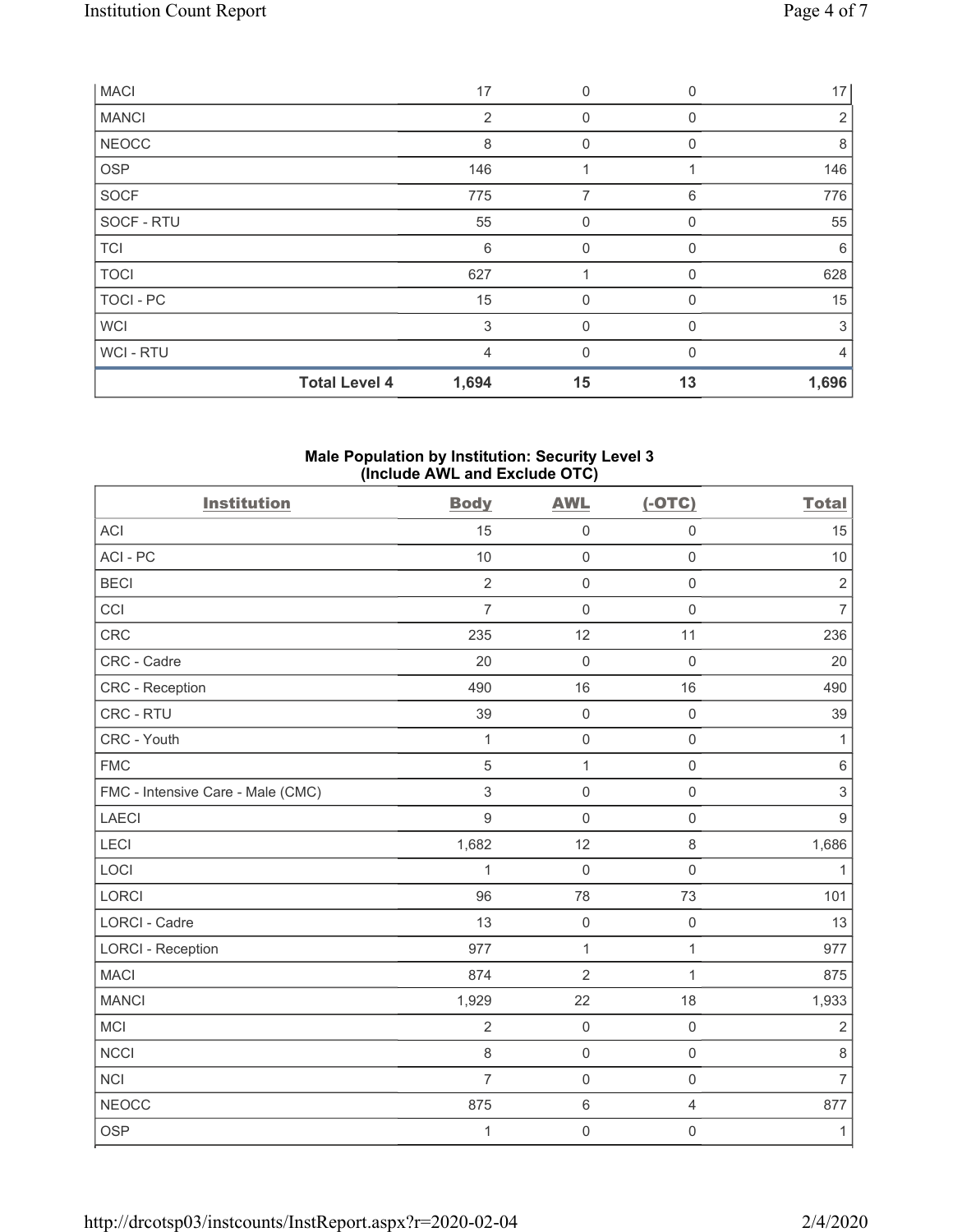| PCI              |                      | 46             | 2            | 0        | 48     |
|------------------|----------------------|----------------|--------------|----------|--------|
| <b>RCI</b>       |                      | 1,613          | 15           | 15       | 1,613  |
| <b>RICI</b>      |                      | 3              | $\mathbf 0$  | $\Omega$ | 3      |
| SCI              |                      |                | $\mathbf 0$  | $\Omega$ |        |
| SOCF             |                      | 8              |              | $\Omega$ | 9      |
| <b>TCI</b>       |                      | 959            | 8            | 5        | 962    |
| TCI - Camp       |                      |                | $\mathbf 0$  | 0        |        |
| <b>TOCI</b>      |                      | $\overline{7}$ | $\mathbf 0$  | 0        | 7      |
| <b>TOCI - PC</b> |                      | 77             | $\mathbf{0}$ | 0        | 77     |
| <b>WCI</b>       |                      | 1,212          | 11           | 10       | 1,213  |
| WCI-RTU          |                      | 19             | $\mathbf{0}$ | $\Omega$ | 19     |
|                  | <b>Total Level 3</b> | 11,247         | 187          | 162      | 11,272 |

#### **Male Population by Institution: Security Level 2 (Include AWL and Exclude OTC)**

| <b>Institution</b>                | <b>Body</b>  | <b>AWL</b>          | $(-OTC)$            | <b>Total</b> |
|-----------------------------------|--------------|---------------------|---------------------|--------------|
| <b>ACI</b>                        | 751          | $\mathsf 0$         | $\mathsf 0$         | 751          |
| ACI-PC                            | 27           | $\mathsf 0$         | $\mathsf{O}\xspace$ | 27           |
| <b>ACI - RTU</b>                  | 84           | $\mathbf 0$         | $\mathsf 0$         | 84           |
| <b>BECI</b>                       | 1,535        | 20                  | 16                  | 1,539        |
| CCI                               | 1,973        | 20                  | 12                  | 1,981        |
| CRC                               | 89           | $\overline{4}$      | $\overline{4}$      | 89           |
| CRC - Cadre                       | 210          | $\mathbf 0$         | $\mathbf 0$         | 210          |
| CRC - Reception                   | 258          | 17                  | 15                  | 260          |
| CRC - RTU                         | 1            | $\mathbf 0$         | $\mathsf{O}\xspace$ | $\mathbf{1}$ |
| CRC - Youth                       | $\mathbf 0$  | $\mathbf{1}$        | $\mathbf{1}$        | $\,0\,$      |
| <b>DCI</b>                        | $\mathbf{1}$ | $\mathsf{O}\xspace$ | $\mathsf{O}\xspace$ | $\mathbf{1}$ |
| <b>FMC</b>                        | 14           | $\mathsf{O}\xspace$ | $\mathbf 0$         | 14           |
| FMC - Intensive Care - Male (CMC) | 16           | $\mathsf{O}\xspace$ | $\mathsf{O}\xspace$ | 16           |
| GCI                               | 440          | $\sqrt{2}$          | $\mathbf{1}$        | 441          |
| GCI - Camp                        | $\mathbf{1}$ | $\mathsf{O}\xspace$ | $\mathsf{O}\xspace$ | $\mathbf{1}$ |
| <b>GCI-RTU</b>                    | 41           | $\mathbf 0$         | $\mathsf{O}\xspace$ | 41           |
| <b>LAECI</b>                      | 1,129        | 23                  | 15                  | 1,137        |
| LECI                              | 86           | $\mathsf{O}\xspace$ | $\mathsf{O}\xspace$ | 86           |
| LOCI                              | 1,384        | 17                  | 17                  | 1,384        |
| LORCI                             | 108          | 17                  | 17                  | 108          |
| <b>LORCI - Cadre</b>              | 115          | $\mathsf{O}\xspace$ | $\mathsf{O}\xspace$ | 115          |
| <b>LORCI - Reception</b>          | 107          | $\mathbf{1}$        | $\mathbf{1}$        | 107          |
| <b>MACI</b>                       | 103          | $\mathbf 5$         | $\sqrt{5}$          | 103          |
| <b>MANCI</b>                      | 59           | $\mathbf 1$         | $\mathbf{1}$        | 59           |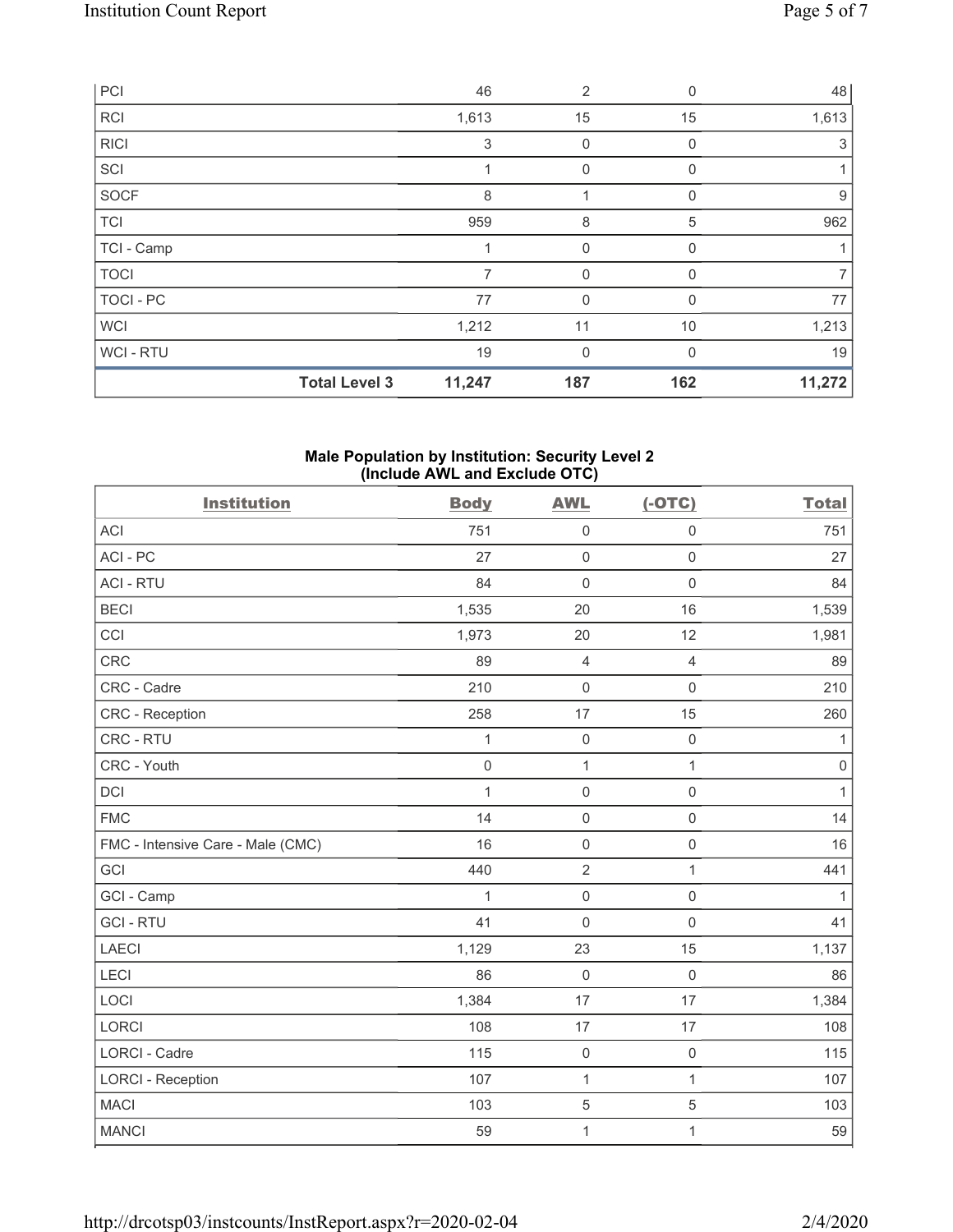|              | <b>Total Level 2</b> | 16,449         | 194         | 152            | 16,491 |
|--------------|----------------------|----------------|-------------|----------------|--------|
| <b>WCI</b>   |                      | 38             | $\mathbf 0$ | $\mathbf{0}$   | 38     |
| <b>TCI</b>   |                      | 31             | $\mathbf 0$ | $\mathbf 0$    | 31     |
| <b>SOCF</b>  |                      | $\overline{2}$ | $\mathbf 0$ | $\mathbf 0$    | 2      |
| SCI          |                      | 1,103          | 9           | $\sqrt{5}$     | 1,107  |
| <b>RICI</b>  |                      | 1,405          | 13          | 9              | 1,409  |
| <b>RCI</b>   |                      | 185            | 1           | 1              | 185    |
| PCI          |                      | 865            | 6           | $\overline{2}$ | 869    |
| <b>OSP</b>   |                      | 1              | $\mathbf 0$ | 0              |        |
| <b>NEOCC</b> |                      | 13             | $\mathbf 0$ | $\mathbf 0$    | 13     |
| <b>NCI</b>   |                      | 1,461          | 8           | 7              | 1,462  |
| <b>NCCI</b>  |                      | 1,154          | 13          | 12             | 1,155  |
| MCI - Camp   |                      | $\overline{2}$ | 0           | 0              | 2      |
| <b>MCI</b>   |                      | 1,657          | 16          | 11             | 1,662  |

## **Male Population by Institution: Security Level 1 (Include AWL and Exclude OTC)**

| <b>Institution</b>                | <b>Body</b>    | <b>AWL</b>          | $(-OTC)$            | <b>Total</b>              |
|-----------------------------------|----------------|---------------------|---------------------|---------------------------|
| <b>ACI</b>                        | 565            | $\overline{4}$      | 1                   | 568                       |
| ACI - PC                          | 10             | $\mathsf{O}\xspace$ | $\mathbf 0$         | 10                        |
| <b>ACI - RTU</b>                  | 26             | $\mathbf 0$         | $\mathbf 0$         | 26                        |
| <b>BECI</b>                       | 647            | 18                  | $\boldsymbol{9}$    | 656                       |
| <b>BECI - Camp</b>                | 475            | $\mathbf 0$         | $\mathbf 0$         | 475                       |
| CCI                               | 596            | $\,6\,$             | $\overline{2}$      | 600                       |
| CCI - Death Row                   | 1              | $\mathbf 0$         | $\mathsf 0$         | 1                         |
| <b>CRC</b>                        | 61             | $\mathbf{1}$        | $\mathbf{1}$        | 61                        |
| CRC - Cadre                       | 3              | $\mathsf{O}\xspace$ | $\mathsf 0$         | $\ensuremath{\mathsf{3}}$ |
| CRC - Reception                   | 240            | $\boldsymbol{9}$    | $9\,$               | 240                       |
| <b>FMC</b>                        | 389            | $\,6\,$             | $\overline{2}$      | 393                       |
| FMC - Intensive Care - Male (CMC) | 28             | $\overline{0}$      | $\mathsf 0$         | 28                        |
| GCI                               | 644            | 18                  | $\boldsymbol{9}$    | 653                       |
| GCI - Camp                        | 633            | $\mathbf{1}$        | $\mathsf 0$         | 634                       |
| <b>GCI-RTU</b>                    | 14             | $\mathbf 0$         | $\mathbf 0$         | 14                        |
| <b>LAECI</b>                      | 623            | $\,8\,$             | 5                   | 626                       |
| LECI                              | $\overline{2}$ | $\sqrt{3}$          | 3                   | $\overline{2}$            |
| LECI - Camp                       | 189            | $\mathbf 0$         | $\mathsf{O}\xspace$ | 189                       |
| LOCI                              | 855            | $\mathfrak{S}$      | $\mathbf{1}$        | 857                       |
| LORCI                             | 16             | $\,6\,$             | 6                   | 16                        |
| <b>LORCI - Reception</b>          | 113            | 0                   | $\mathsf{O}\xspace$ | 113                       |
| MACI - Minimum                    | 1,254          | 15                  | 10                  | 1,259                     |